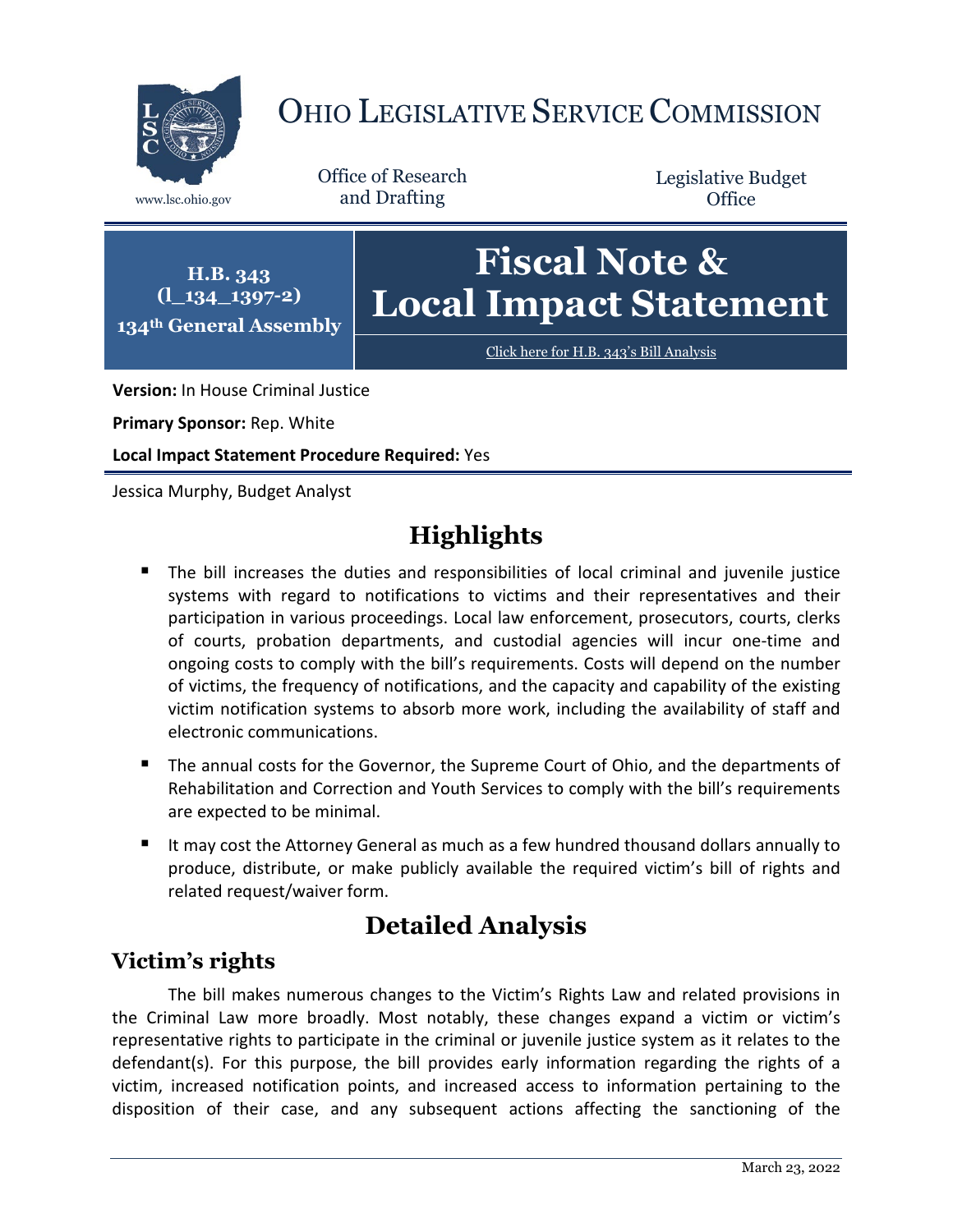offender(s). The bill most notably affects local justice systems, including law enforcement, prosecutors, courts, clerks of courts, probation departments, and custodial agencies.

#### **Timely information to the victim**

Under current law, a law enforcement agency investigating a crime is required, after its initial contact with the victim, to provide the victim, in writing, certain specified information that is more or less contained in a document distributed by the Attorney General. The bill requires that information be provided by the agency "on its initial contact" and include a victim's rights request/waiver form or a substantially similar form. This appears to be a requirement that a law enforcement agency can incorporate into its daily operations with little, if any, ongoing additional costs. The required information and request/waiver form will be printed and distributed by the Attorney General to specified persons and organizations, including law enforcement agencies.

The bill adds several items, including the victim's rights request/waiver form, to the information that the prosecutor or designee must provide to the victim or victim's representative, and specifies that all of the information, including that required under continuing law, must be provided within 14 days after prosecution commences. The impact on the daily operations and related operating costs of a local prosecutor's office will depend on the ease with which their existing victim notification system can be modified to deliver more information in a timely manner.

The bill also specifies the timing of various notices that must be provided to victims of crime under continuing law. For certain notices that are only required to be provided upon request, such as acquittal, conviction, and judicial release, the bill provides a seven-day timeframe.

#### **Increased notification**

The bill increases the number of circumstances under which certain state and local governmental agencies are required to notify or contact the victim, the victim's representative, or the victim's attorney. The affected entities include law enforcement, prosecutors, courts, clerks of courts, probation departments, custodial agencies (including the departments of Rehabilitation and Correction and Youth Services), and the Governor. [1](#page-1-0) The impact on the daily operations and related operating costs of local governmental agencies would be dependent on the volume of affected cases that each entity encounters.

#### **VINE[2](#page-1-1)**

Victim Information Notification Everyday (VINE) is an automated notification system that is available to crime victims of incarcerated offenders in county jails and the departments

 $\overline{a}$ 

<span id="page-1-0"></span> $1$  Prior to granting a pardon, commutation, or reprieve for an offense of violence or an act that would be an offense of violence if committed by an adult, requires the Governor or a designee to notify the victim of the application and that the victim, victim's representative, and victim's attorney may submit a written statement concerning the application.

<span id="page-1-1"></span> $2$  VINE is a service provided by the Attorney General in partnership with the Buckeye State Sheriffs' Association and the departments of Rehabilitation and Correction and Youth Services.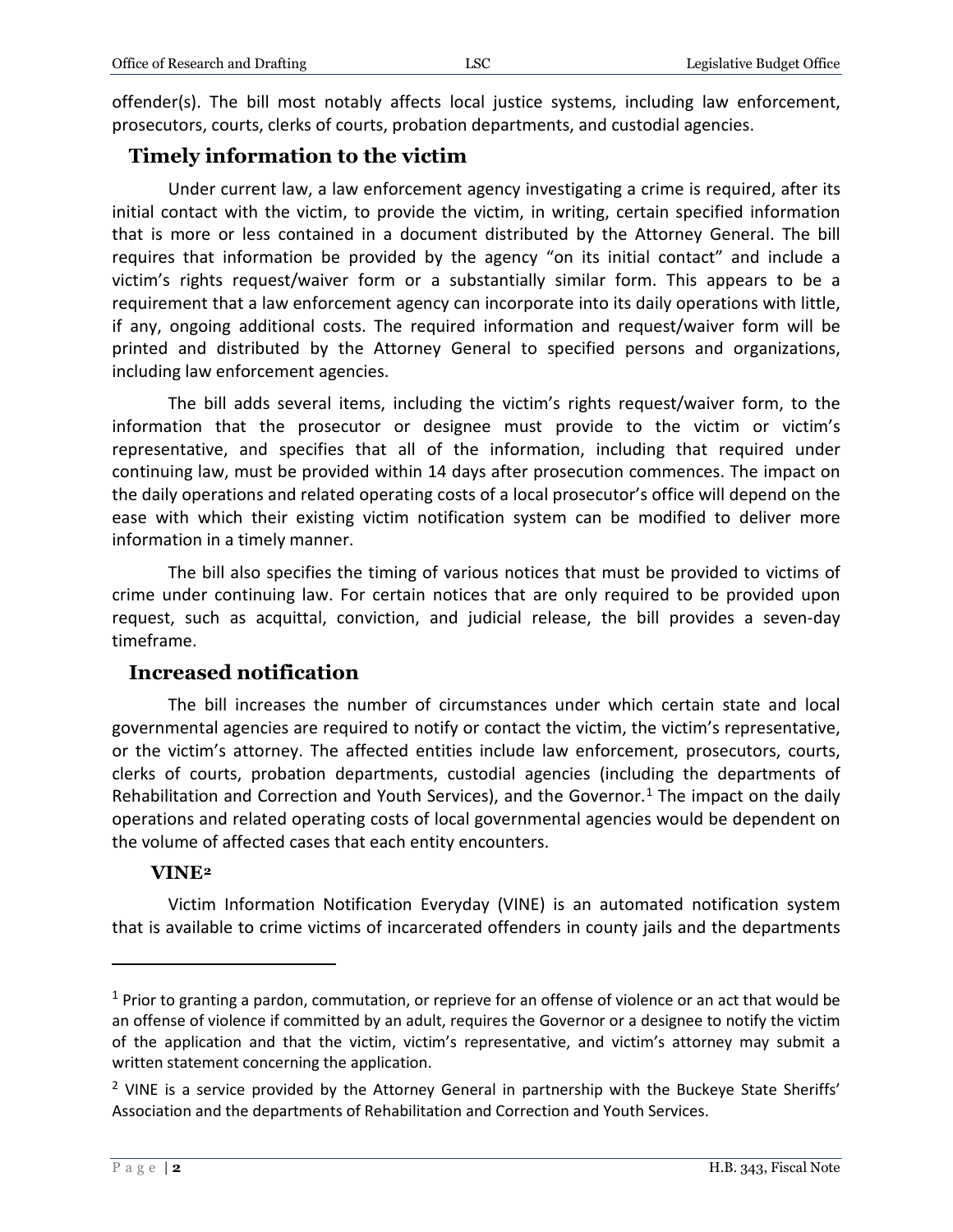of Rehabilitation and Correction (DRC) and Youth Services (DYS). The costs for county jails, DRC, and DYS to comply with the bill's notification requirements will likely be minimized to the degree that VINE can be modified for that purpose.

#### **Other additional rights**

The bill expands the list of persons who may exercise the rights of a victim under the Victim's Rights Law as the victim's representative. As such, a representative, where designated, is allowed to receive the same notice and standing as a victim.

The bill provides that a victim or their representative is entitled to certain information at no cost, including a copy of the certificate of judgement and judgement entry filed with the court in the victim's case and any public records related to the victim's case. Other case documents may be provided at cost. For local governments (clerks of courts, courts, prosecutors, and law enforcement), the bill is likely to increase the amount of information requested and provided, as well as the costs to copy and provide. The amount of money that local governments will forego that otherwise would have been collected from requestors is uncertain. If copies are provided in electronic format, as permitted under the bill, the cost may be reduced to some degree. The bill's provisions related to providing previously prepared video and audio recordings of court proceedings at cost appear to reflect requirements established in Ohio's Public Records Law.

The bill entitles a victim with a disability, a non-English speaking victim, or a victim with limited English proficiency to a qualified or certified interpreter at all court proceedings, meetings with the prosecutor, and investigative contacts, at no cost to the victim. The cost is to be paid by the court. The annual costs for a given court to comply with this requirement are uncertain, as is the degree to which this provision may be codifying current practice.

Continuing law provides specific times at which the prosecutor in a case must confer with the victim. In addition to these times, the bill extends this requirement to when requested by the victim or their representative, to the extent practicable. The court is required to monitor prosecutor compliance with these requirements. The costs for prosecutors and courts to establish and maintain a compliance monitoring system are indeterminate.

### **Victim's bill of rights**

#### **Attorney General**

The bill requires the Attorney General:

- Modify the victim's bill of rights document that the Attorney General is required to produce and distribute under continuing law; and
- Create and distribute a victim's rights request/waiver form to law enforcement agencies, local chief legal officers (e.g., prosecuting attorneys), and organizations that represent or provide services for victims of crime.

It may cost the Attorney General as much as a few hundred thousand dollars annually to produce, distribute, or make publicly available the required victim's bill of rights and related request/waiver form.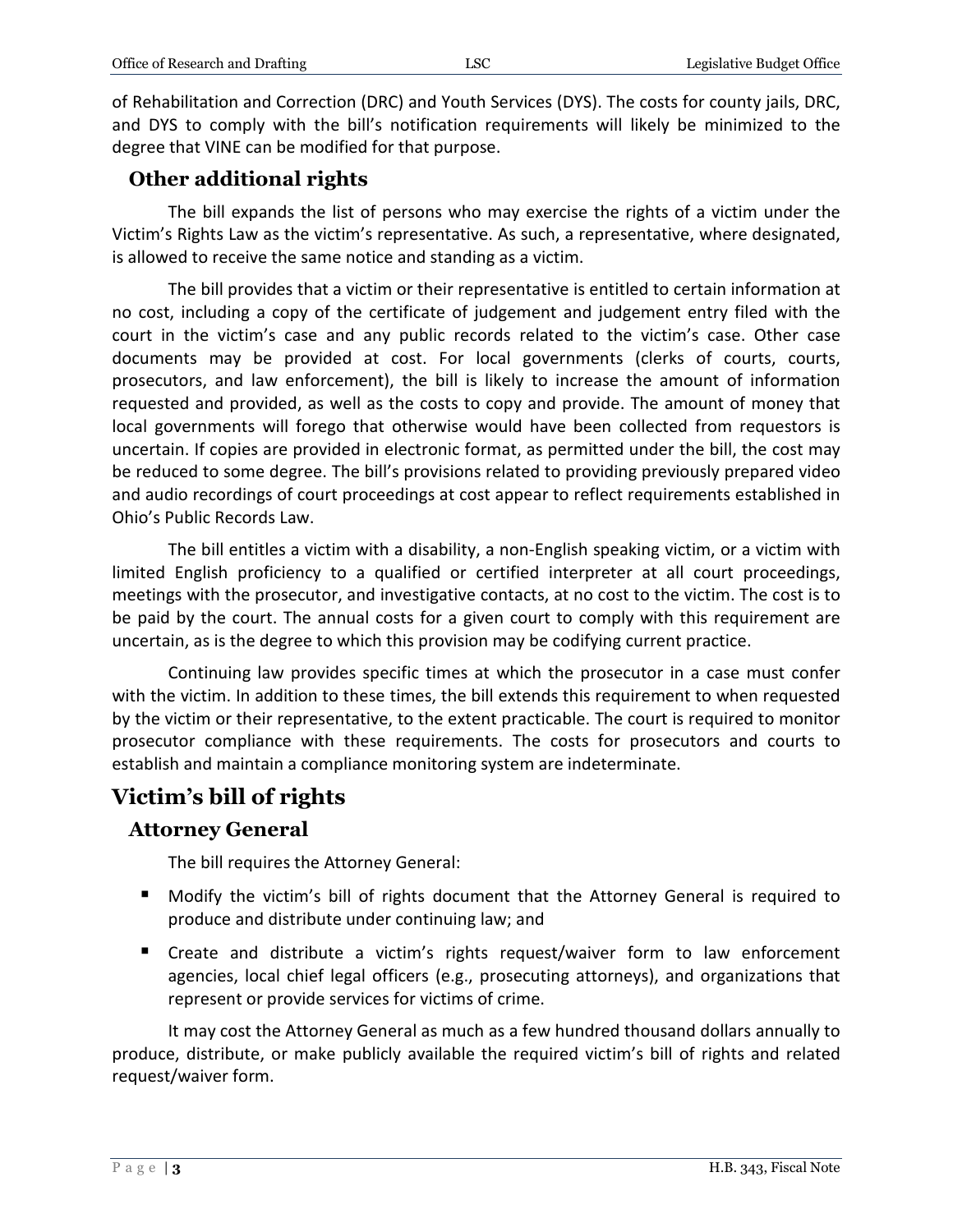## **Victim's representative and victim's attorney**

The bill clarifies that both the victim and the victim's representative, if applicable, must be notified by the prosecutor if the court schedules a hearing or grants a motion for a sentence reduction through judicial release. Further, the bill clarifies that a victim's attorney is able to present oral or written information relevant to a motion for judicial release. Similar to the opportunity afforded to the offender and the offender's attorney, the prosecuting attorney, the victim, the victim's representative, and any other person the court determines is likely to present additional relevant information may already do so under current law. These clarifying changes are unlikely to have any direct fiscal impact on local criminal and juvenile justice systems.

The bill also makes changes to eliminate ambiguity in provisions related to misdemeanor sentencing determination to ensure that all relevant information is considered. These changes largely safeguard the rights of the victim and have no direct fiscal effect.

#### **Ohio's Public Records Law**

Current law provides for a process that allows a crime victim to file a motion to make information regarding their case confidential. This may include pleadings, motions, exhibits, transcripts, orders, and judgments, or any documentation prepared by a court, clerk of court, or law enforcement agency or officer. The bill modifies the process to make these confidential in all cases, absent a request, unless the victim otherwise consents or the court determines that the fundamental demands of due process of the law in the fair administration of criminal justice prevails over the victim's rights to keep the information confidential.

In addition, the bill specifies that these confidential records are exempt from disclosure under Ohio's Public Records Law. The bill will affect state and local criminal justice agencies in responding to public records requests and may increase, to some degree, the cost that such an agency incurs to ensure that exempted portions of a record are not disclosed.

### **Record sealing and expungement**

The bill:

- Changes the timeline for a court to provide the prosecutor with notice of a proceeding to seal and expunge criminal or juvenile records from "promptly" to "not less than 60 days prior to the hearing";
- Requires the prosecutor provide timely notice to the victim and victim's representative; and
- Permits the victim, victim's representative, and victim's attorney to be present at the proceedings and to be heard.

These provisions will not change the number of record sealing and expungement requests, but may increase the time and effort that the court and prosecutor otherwise may have expended on such proceedings.

### **Enforcement of rights by appeal**

The bill creates a mechanism for a victim, victim's representative, or victim's attorney to enforce the victim's rights under the Victim's Rights Law with or without the prosecutor, including enforcement by appealing or petitioning the court of appeals or Supreme Court.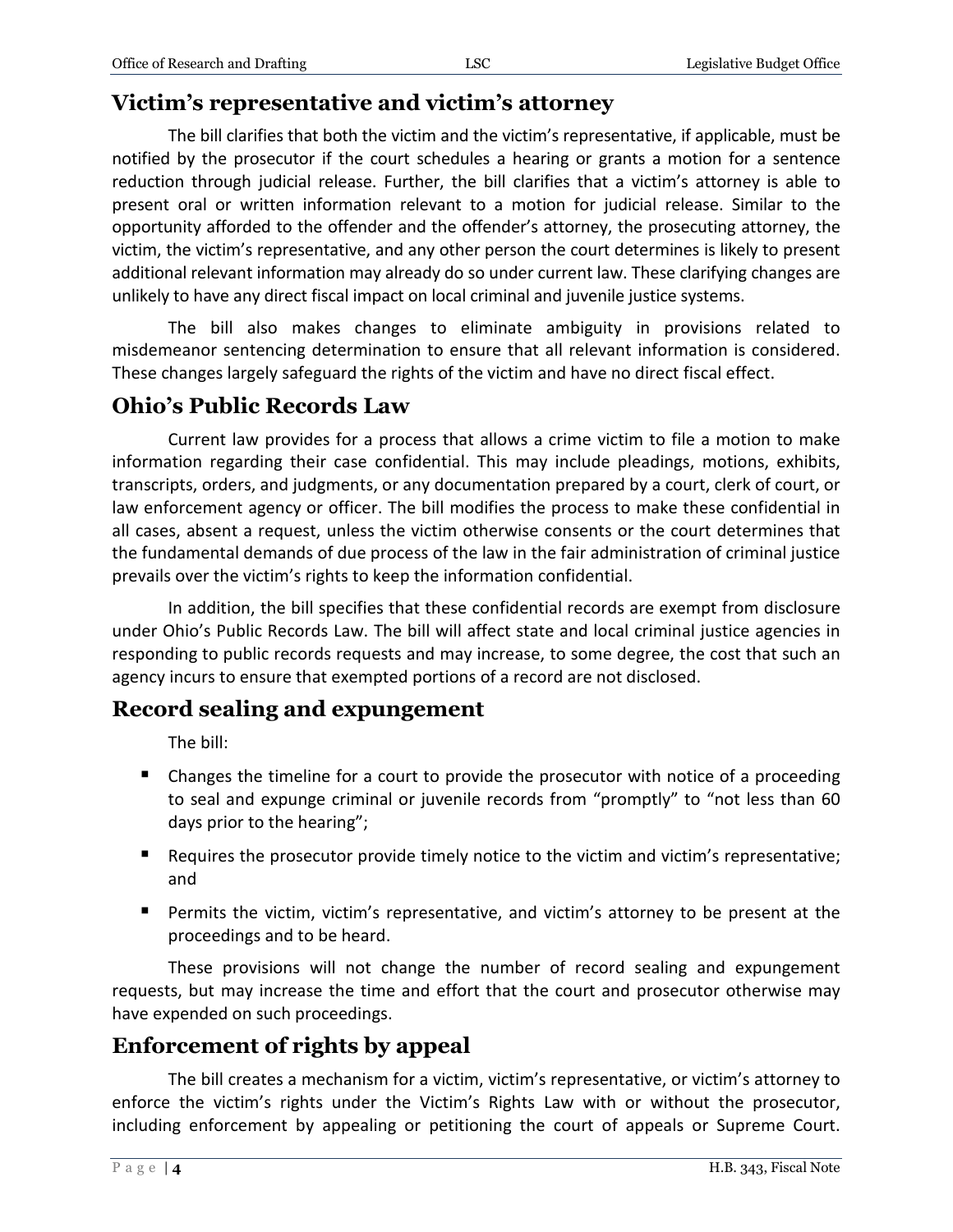According to the Ohio Prosecuting Attorneys Association, this provision has the potential to generate significant additional litigation, as well as delays in the prosecution of a case. The extent of any such delay is uncertain, as the bill provides that such an appeal shall proceed on an expedited basis. The bill permits the speedy-trial rights of a criminal defendant to be tolled during any period that an appeal or petition for an extraordinary writ to enforce victim's rights.

## **Financial sanctions**

The bill modifies the financial sanctions that a court may impose on a misdemeanor offender. Under continuing law, an offender may be required to pay a combination of restitution and fines, or to reimburse all or any of their sanctioning costs including community control. The bill specifies that global positioning system (GPS) device monitoring costs are a part of community control sanctioning and thus are reimbursable. The amount of local revenues that might be gained annually is problematic to calculate for a variety of reasons, including the permissive nature of the provision, the likelihood that, to some degree, the costs are already viewed as reimbursable, and the difficulty of collecting financial sanctions from unwilling or indigent offenders.

The bill's various changes to the laws governing restitution for misdemeanor and felony offenses generally enable a victim to recover a larger portion of the total amount of restitution ordered to be paid by the offender. The purpose of these changes are to conform to the requirement set forth in the "Marsy's Law" amendment to Article I, Section 10a of the Ohio Constitution that restitution to a victim be mandatory, "full, and timely." However, it does not appear that the bill affects the current order in which an offender's payments are assigned (i.e., court costs, state fines/costs, restitution, fines, and reimbursements).

The bill requires the clerk of a sentencing court, upon request, to make the payment history of an offender sentenced to pay restitution for a felony or misdemeanor available to the prosecutor, victim, victim's representative, probation department, and the court without cost. As a result, the clerk's administrative responsibilities will minimally increase to respond to these requests, the extent of which will depend on the volume of requests made and the format in which the information will be provided.

The Supreme Court of Ohio will incur minimal annual costs to create and maintain a required standardized form to be made publicly available that provides guidance for victims and victims' representatives regarding the compilation of evidence to demonstrate losses for the purpose of determining restitution.

### **Testimony of certain victims**

The bill makes changes to current law as it relates to the taking of testimony of a childvictim or victim with a developmental disability in a juvenile case, in a preliminary hearing involving an alleged violation of certain felony offenses, and in a trial involving a specified criminal offense or an offense of violence. The bill allows for circumstances under which such testimony may be taken by deposition, taken remotely and televised by closed circuit equipment, or presented as recorded video. It is unclear as to how these provisions will affect local criminal and juvenile justice systems relative to the manner in which the testimony of these victims is currently being handled by local trial courts statewide. Any costs will be a function of the manner in which judges exercise their discretion in such matters.